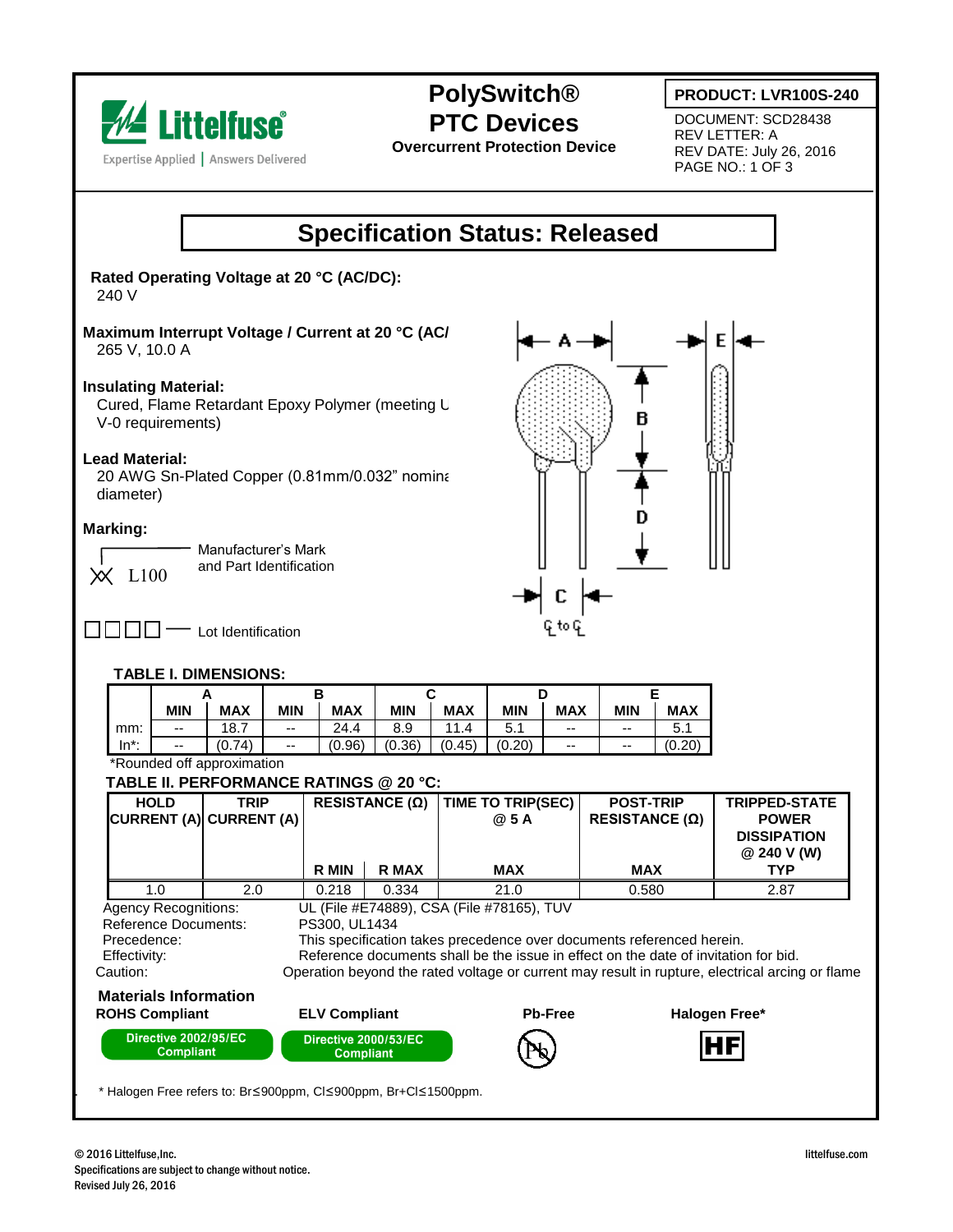



## **PolySwitch® PTC Devices**

**Overcurrent Protection Device**

DOCUMENT: SCD28438 REV LETTER: A REV DATE: July 26, 2016 PAGE NO.: 2 OF 3

# **WARNING**

### **Warning: Application Limitations for the LVR Product Line**

- 1. Users should independently evaluate the suitability of and test each product selected for their own application.
- 2. This product should not be used in an application where the maximum interrupt voltage or maximum interrupt current can be exceeded in a fault condition. Operation beyond the maximum ratings or improper use may result in device damage and possible electrical arcing and flame.
- 3. A PPTC device is not a fuse it is a nonlinear thermistor that limits current. Under a fault condition all PPTC devices go into a high resistance state but do not open circuit, so hazardous voltage may be present at PPTC locations.
- 4. The devices are intended for protection against occasional overcurrent or overtemperature fault conditions and should not be used when repeated fault conditions or prolonged trip events are anticipated.
- 5. In most applications, power must be removed and the fault condition cleared in order to reset a PPTC device;however, under certain unusual conditions, a PPTC device may automatically reset. PPTC devices should not be used in an application where an automatic reset could create a safety hazard, such as garbage disposals and blenders. Appropriate qualification testing should be performed.
- 6. It is the responsibility of the user to determine the need for back up or fail safe protection to prevent damage that may occur in the event of abnormal function or failure of the PTC device.
- 7. Operation in circuits with a large inductance can generate a circuit voltage (Ldi/dt) above the rated voltage of a PPTC device. This product should not be used in an application where

 the maximum interrupt voltage or maximum interrupt current can be exceeded by inductive spikes.

- 8. Devices are not recommended for reflow soldering.
- 9. Device performance can be impacted negatively if devices are handled in a manner inconsistent with recommended electronic, thermal, or mechanical procedures for electronic components.
- 10. PTC devices are not recommended to be installed in applications where the device is constrained such that its PTC properties are inhibited, for example in rigid potting materials

 or in rigid housings, which lack adequate clearance to accommodate device expansion. Contamination of the PTC material with certain silicone-based oils or some aggressive solvents can adversely impact the performance of the devices.